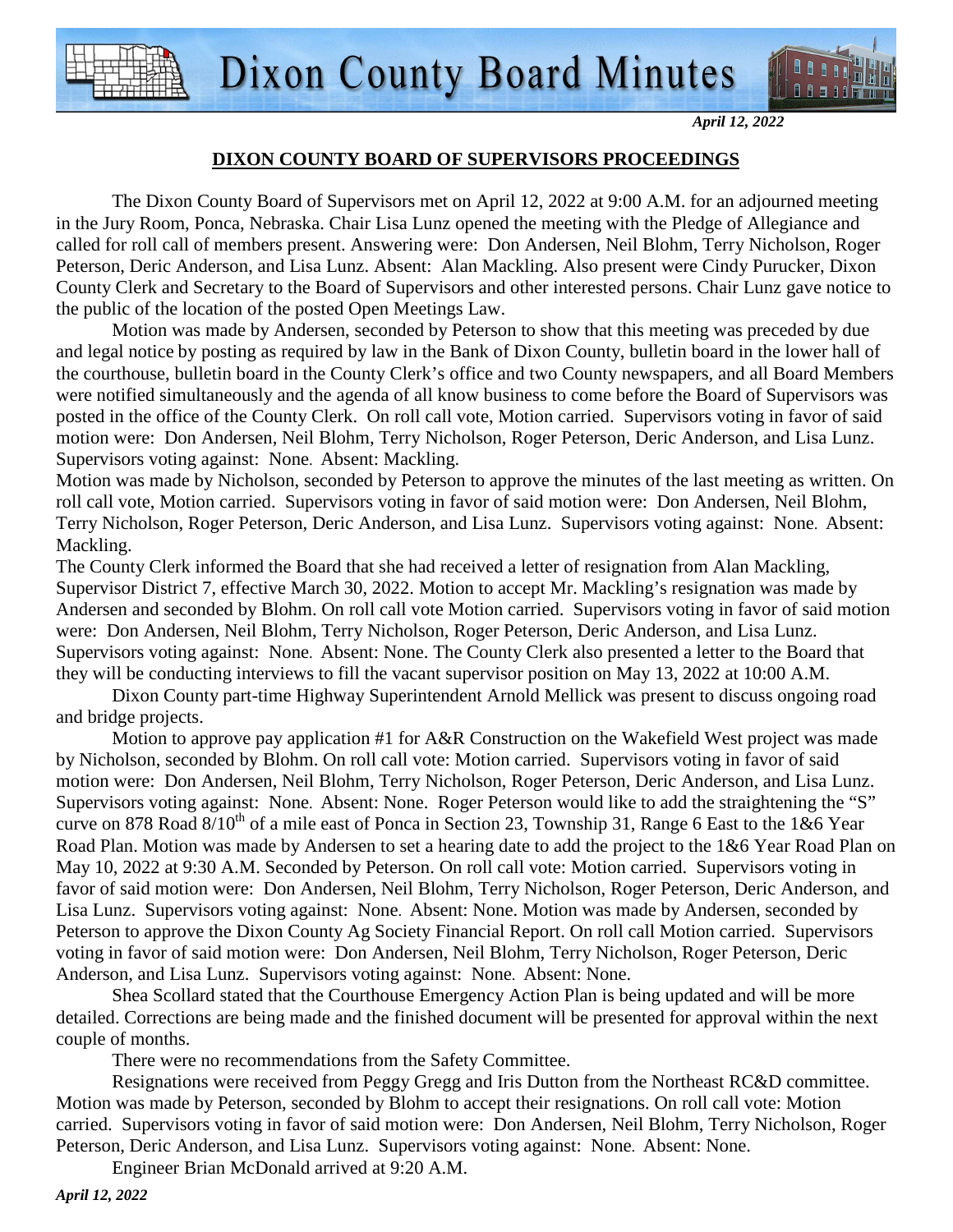

*April 12, 2022* 

Mr. & Mrs. Edigio Berni were present to discuss concerns regarding the property lines along the road right-of-way with the Newcastle SW project. The Board will review the right of way after the project is completed. Also, he wanted to address a potential drainage issue with the project.

At 9:30 A.M. bids were opened for the Emerson North (Forinash) and Martinsburg East (Mellick) projects. The bids were as follows:

Emerson North:

Two Rivers Contracting - \$83,758.40 - start date: none listed

Krusemark Construction & Excavation. - \$109,697.50 - start date 6-2-22

Husker Engineering - \$103,000.00 - start date July/August 2022

Nelson & Rock Contracting Inc. - \$126,353.50 – start date 10-1-22

Niewohner Construction Inc. - \$112,509.00 – start date 6-1-22

Martinsburg East:

Two Rivers - \$199,924.24 – start date: none listed

Krusemark Construction & Excavation - \$273,762.00 – start date: 8-15-22

Husker Engineering - \$281,000.00 – start date: July/August 2022

Nelson & Rock Contracting Inc - \$318,731.50 – 10-1-22

Niewohner Construction Inc - \$362,643.00 – 6-1-22

Brian McDonald recommended the Board to award the bid at the May meeting since the apparent low bid did not have a start date. He will consult with the County Attorney on that matter. He will review the numbers and make a recommendation to the Board at the May meeting.

Brian McDonald updated the Supervisors on the Emerson North county line project. The bridge was let on April 7, 2022. There was no start date set as of yet. It should be late summer early fall. Contracts will be sent when the contractor sets a start date pending the delivery of materials.

He advised the Board to adopt the resolution for an agreement for the contractor and the county's share of costs for the Emerson North project. Motion was made by Blohm, seconded by Nicholson. On roll call vote: Motion carried. Supervisors voting in favor of said motion were: Don Andersen, Neil Blohm, Terry Nicholson, Roger Peterson, Deric Anderson, and Lisa Lunz. Supervisors voting against: None. Absent: None. **Resolution & Ordinance Book 3 Page 191**.

Brian gave an update on other road and bridge projects. The Dixon NE culverts are in and should be delivered any day. The contractor is ready to install them. Some Right-of-Way needs to be obtained for the Emerson North (Forinash) and Martinsburg East projects. We are waiting on a start date on the county line bridge. They do not want to have two projects beginning at the same time in the same area. Brian stated that project C-26(311) can move down the list of the FEMA projects. There are worse bridges that need attention.

Supervisor Peterson discussed adding the "S" curve project to the 1&6 Year Road Plan. Brian McDonald stated that you can add a project to the 1&6 Road Plan by resolution without a hearing. Motion to rescind the hearing date was made by Peterson, seconded by Blohm. Motion carried. Supervisors voting in favor of said motion were: Don Andersen, Neil Blohm, Terry Nicholson, Roger Peterson, Deric Anderson, and Lisa Lunz. Supervisors voting against: None. Absent: None.

Chair Lunz has talked to the NRCS regarding any monies that could be obtained for county projects.

Supervisor Anderson was approached by two landowners in Hooker Township that would like to close a portion of the west half of Section 31, Township 32, Range 4 E. Justin Heikes, Loy Nelson, and Tara Wieseler were present to present information and concerns.

Motion was made by Peterson to sign the resolution to have the Highway Supt. conduct a road study on 888 Road in Hooker Township. Seconded by Anderson. On roll call vote: Motion carried. Supervisors voting in favor of said motion were: Don Andersen, Neil Blohm, Terry Nicholson, Roger Peterson, Deric Anderson, and Lisa Lunz. Supervisors voting against: None. Absent: None.

Emergency Manager, Shea Scollard and 911 Director Sara Kumm were present to update the Board on their activities this last month. Shea stated that he is updating the Emergency Action Plan. The courthouse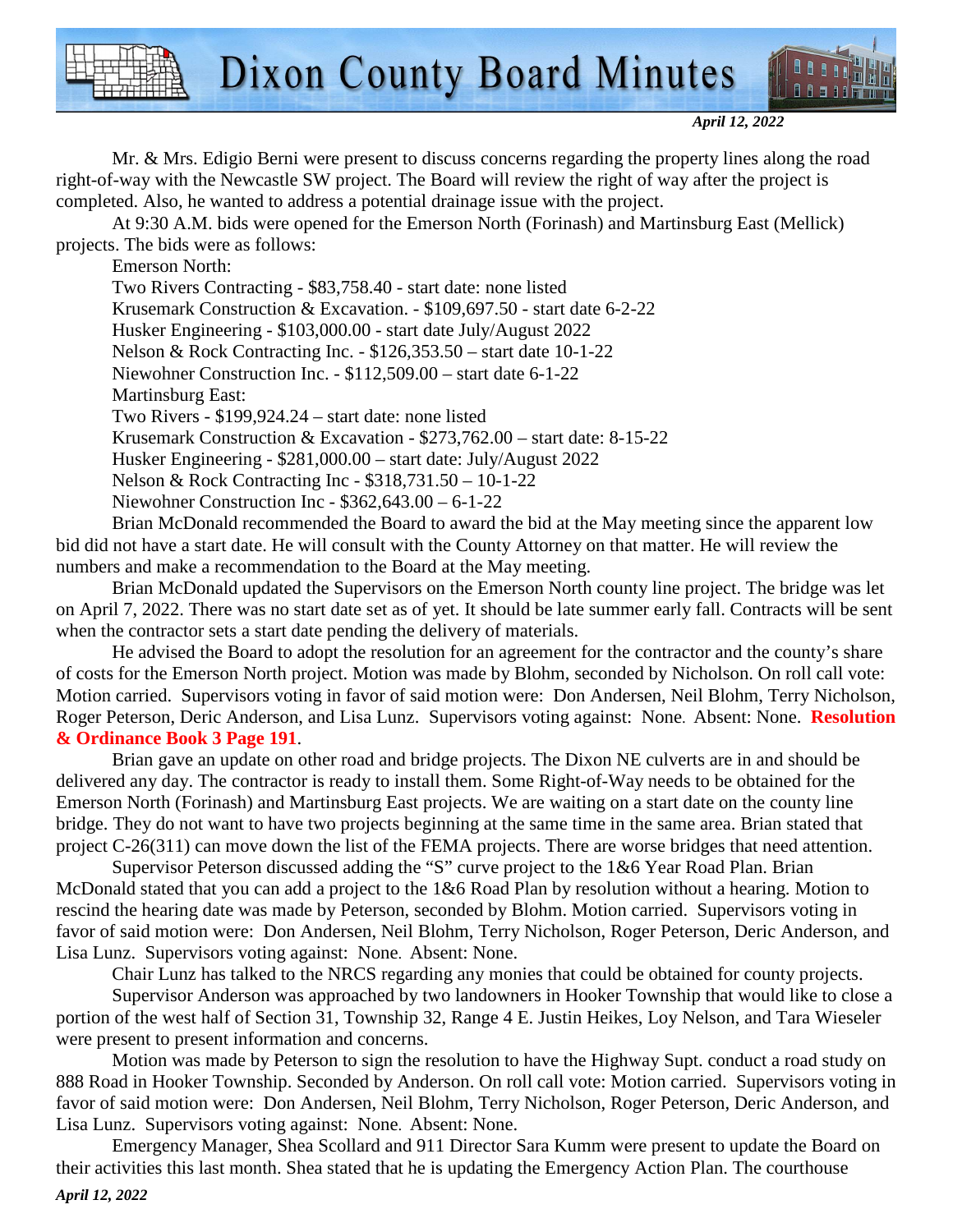

*April 12, 2022* 

conducted a successful tornado drill on March 23<sup>rd</sup>. He and Sara attended the Northeast Nebraska Fire/Mutual Aid meeting. Wayne and Dixon Counties are going to do a mock hazmat drill. He has been working on a grant application for the Village of Waterbury to obtain a warning siren.

Sara Kumm stated that the Statewide Radio System console is on hand and they are waiting for an electrician to run lines up from first floor. The NextGen 911 is coming at the end of June. The Cedar County paging project is progressing. A test repeater is being hooked up in Hartington to help with boosting the signal. If that works, the project will be complete.

 The grant application for the ARPA funds was discussed. Applications for radios and handheld radios will be handed out to the fire departments in the county at the chiefs meeting in April. Sara has sent an application in to the Gardner Foundation to see if they could help offset the cost for the fire/rescue departments.

A Summit project update was given by Ben Fuller and Dan Plume. They are in the design, permitting & ROW acquisition stages. There will be 11.6 miles of line in Dixon County. There have been six ethanol plants in Nebraska sign up to use the pipeline. Routing is almost complete. An estimated start date would be in the second quarter of 2023.

The Board recessed to meet as Board of Equalization and reconvened with all members present.

Sheriff Tom Decker told the Board that the City of Ponca has not yet approved dispatching. He has talked to Police Chief Joe Yokum and he had visited with the City's attorney and the Ponca City Board. They may be a little more receptive to an agreement for a dispatching and mutual aid agreement.

The Board discussed a cash-in-lieu option for those employees that want to opt out of the counties health insurance. Motion was made by Nicholson to add the cash-in-lieu option of \$400.00 to our health insurance effective July 1<sup>st</sup>, seconded by Blohm. On roll call vote: Motion carried. Supervisors voting in favor of said motion were: Don Andersen, Neil Blohm, Terry Nicholson, Roger Peterson, Deric Anderson, and Lisa Lunz. Supervisors voting against: None. Absent: None.

The Dixon County Board of Supervisors received the resignation of Jeff Fields from the Dixon County Visitor's Bureau Committee. The Committee recommended Lynn Mellick to fill the vacancy. Motion was made by Peterson to appoint Lynn Mellick to fill the vacancy in the Visitor's Bureau Committee, seconded by Anderson. On roll call vote: Motion carried. Supervisors voting in favor of said motion were: Don Andersen, Neil Blohm, Terry Nicholson, Roger Peterson, Deric Anderson, and Lisa Lunz. Supervisors voting against: None. Absent: None.

Road wages were discussed. Job evaluations were also discussed. All agreed that raises were needed to stay competitive for road employees. It was agreed to move all current employees up to the maximum step except for the last new hire he will be one step down and then get his raise after his probationary period is competed. Raises will be effective April 20<sup>th</sup>. Motion was made by Nicholson, seconded by Peterson. On roll call vote: Motion carried. Supervisors voting in favor of said motion were: Don Andersen, Neil Blohm, Terry Nicholson, Roger Peterson, Deric Anderson, and Lisa Lunz. Supervisors voting against: None. Absent: None.

The Board made their quarterly visit to the jail.

The Board recessed for lunch at 12:00 P.M.

The Board reconvened at 1:00 P.M. with all members present.

County Attorney Leland Miner was present to discuss legal concerns of the Board.

The County Sheriff requested to add fund 2965-Commisary Fund to the Chart of Accounts. This fund was recommended by the State Auditor's office. Motion was made by Peterson to sign Resolution 2022-04-03 to add said fund to the Chart of Accounts, seconded by Nicholson. On roll call vote: Motion carried. Supervisors voting in favor of said motion were: Don Andersen, Neil Blohm, Terry Nicholson, Roger Peterson, Deric Anderson, and Lisa Lunz. Supervisors voting against: None. Absent: None. **Resolution & Ordinance Book 3, Page 193.**

The County Sheriff also requested to add fund 2375- Intoxilizer Fund to the Chart of Accounts. This fund was recommended by the State Auditor's office. Motion was made by Andersen to sign Resolution 2022-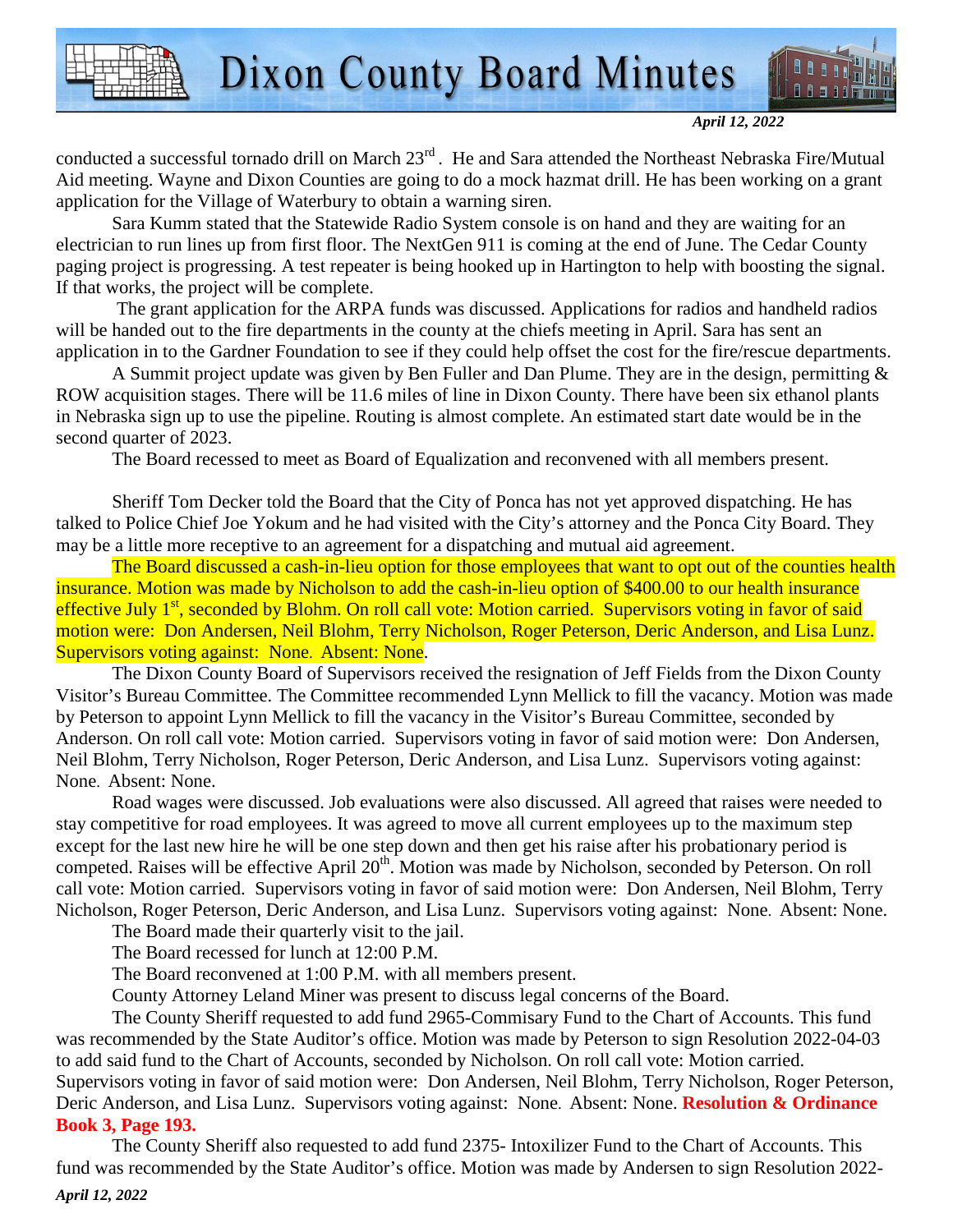



*April 12, 2022* 

04-04 to add said fund to the Chart of Accounts, seconded by Blohm. On roll call vote: Motion carried. Supervisors voting in favor of said motion were: Don Andersen, Neil Blohm, Terry Nicholson, Roger Peterson, Deric Anderson, and Lisa Lunz. Supervisors voting against: None. Absent: None **Resolution & Ordinance Book 3, Page 194.** 

Jason Heikes addressed the Board during public comment regarding the vacation of the west part of 888 Rd in Hooker Township. He presented a map showing the line would be approximately  $1/8^{th}$  of a mile west of Loy Nelson's property line and would not cut off his access to the access gate on Lee Steggeman's property.

Cindy Purucker, County Clerk stated that there was really no reason to move the May Board meeting that falls on election day. She no longer has to go to the polling places so that frees up her day. She will reevaluate after the election to see if the meeting needs to be changed for the November General Election.

The members for the Citizen's Committee for the jail and courthouse were appointed on a motion by Nicholson and a second by Blohm. On roll call vote: Motion carried. Supervisors voting in favor of said motion were: Don Andersen, Neil Blohm, Terry Nicholson, Roger Peterson, Deric Anderson, and Lisa Lunz. Supervisors voting against: None. Absent: None. Members are Larry Boswell, Verlyn Hanson, Julie Hartung, Chuck Chinn, Matthew Michl, Jeanne Blatchford, Jack Moore, Kari Lowe, Ron Mahler, John Leader, Dave Armstrong, Blake Eisenmann and Ken Pavlushik.

Motion was made by Peterson, seconded by Blohm to allow the disposition of the Sheriff's non-working equipment. A list is on file in the County Clerk's office. On roll call vote: Motion carried. Supervisors voting in favor of said motion were: Don Andersen, Neil Blohm, Terry Nicholson, Roger Peterson, Deric Anderson, and Lisa Lunz. Supervisors voting against: None. Absent: None.

The Board reviewed the request from Dakota County for an increase in the interlocal agreement amount for the Veterans Service Office. The VSO has increased the amount of benefits received by Dixon County veterans by \$2,258,000.00 since 2010.

The County Official's Fee Reports and Treasurer's List of Pledged Securities were approved on a motion by Andersen and second by Peterson. On roll call vote, Motion carried. Supervisors voting in favor of said motion were: Don Andersen, Neil Blohm, Terry Nicholson, Roger Peterson, Deric Anderson, and Lisa Lunz. Supervisors voting against: None. Absent: None.

The following claims were presented by the Claims Committee:

### *CO-Capital Outlay, ER-Equipment Rental, INS-Insurance, EL-Election, K9-Canine, LS-Legal Services, MA-Materials, MI-Miscellaneous, OE-Operating Expenses, PY-Prior Years Service, RE-Reimbursement, RP-Repairs, SU-Supplies, TT-Tax Transfer, TS-Technology Services, VS-Vendor Services*

| <b>GENERAL</b>                         |                 |                  |
|----------------------------------------|-----------------|------------------|
| Courthouse empl., supv. & coord.       | <b>Salaries</b> | \$<br>136,620.32 |
| Angela Abts                            | <b>RE</b>       | \$<br>108.23     |
| <b>Advantage Laser Products</b>        | SU              | \$<br>210.00     |
| Don Andersen                           | <b>RE</b>       | \$<br>78.38      |
| <b>Applied Connective Technologies</b> | VS              | \$<br>2,122.25   |
| Art Kathol Appliance, Inc.             | VS              | \$<br>2,364.70   |
| <b>B &amp; S Trading Post</b>          | <b>OE</b>       | \$<br>106.44     |
| <b>Bank Of Dixon County</b>            | MI              | \$<br>95.48      |
| <b>Bank Of Dixon County</b>            | OE, MI          | \$<br>1,692.58   |
| Neil Blohm                             | <b>RE</b>       | \$<br>150.00     |
| Bob Barker Company Inc                 | SU              | \$<br>131.60     |
| Galyen Boettchener Baier PC, LLO       | LS              | \$<br>662.38     |
|                                        |                 |                  |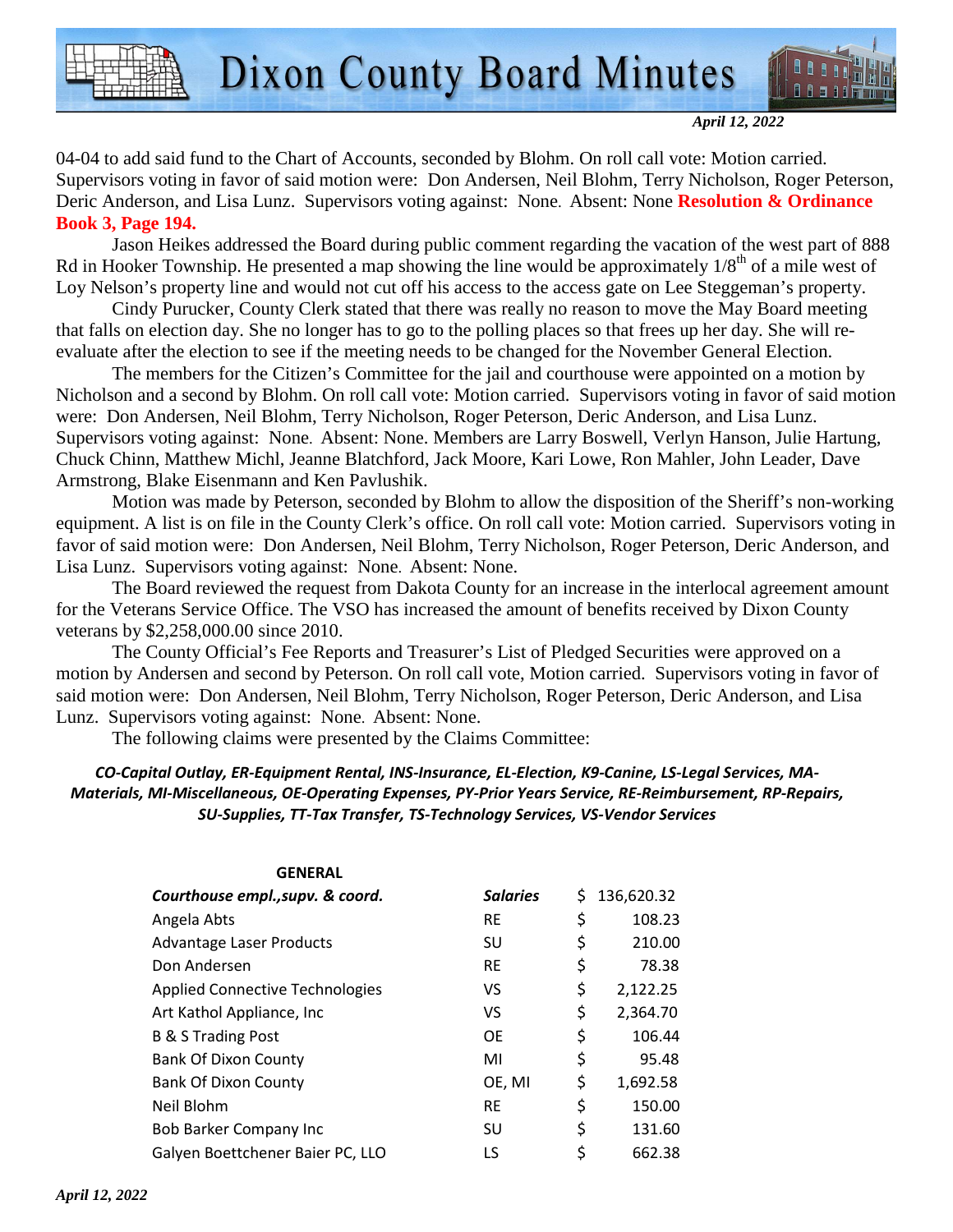



*April 12, 2022* 

| Bostwick Auto & Equipment Inc.,        | <b>RP</b>  | \$<br>936.54    |
|----------------------------------------|------------|-----------------|
| Duane Dean Chase                       | PY         | \$<br>16.00     |
| Counsel                                | <b>VS</b>  | \$<br>32.99     |
| Counsel                                | VS         | \$<br>30.43     |
| Cubby's Corporate Office               | <b>OE</b>  | \$<br>3,603.31  |
| Dakota County Clerk                    | OE, MI     | \$<br>18,500.00 |
| Dakota County Correctional Facility    | VS         | \$<br>110.00    |
| DAS State Accounting - Central Finance | <b>TS</b>  | \$<br>65.00     |
| DAS State Accounting - Central Finance | <b>TS</b>  | \$<br>65.00     |
| DAS State Accounting - Central Finance | <b>TS</b>  | \$<br>448.00    |
| DAS State Accounting - Central Finance | <b>TS</b>  | \$<br>30.88     |
| Dixon County Clk Dist Ct               | <b>OE</b>  | \$<br>53.70     |
| Dixon County Court                     | LS.        | \$<br>117.00    |
| Dixon County Sheriff's Office          | LS         | \$<br>208.00    |
| Doc Jay's Auto Repair                  | RP, MI     | \$<br>1,100.57  |
| Dodge County                           | <b>OE</b>  | \$<br>2,608.27  |
| Audrey Dohma                           | PY         | \$<br>16.00     |
| Eakes Office Plus                      | SU         | \$<br>267.88    |
| Monica Ebmeier                         | OE, RE     | \$<br>19.71     |
| Egan Supply Co                         | SU         | \$<br>136.15    |
| Kathy Eifert                           | PY         | \$<br>18.00     |
| Election Systems & Software, Inc.      | EL.        | \$<br>3,364.39  |
| <b>Gill Hauling Inc</b>                | <b>VS</b>  | \$<br>159.65    |
| <b>Great Plains Comm Inc</b>           | <b>OE</b>  | \$<br>1,102.13  |
| Group Resources of Iowa, LLC           | <b>INS</b> | \$<br>2,285.76  |
| K & K Catering                         | <b>OE</b>  | \$<br>3,832.50  |
| Jane Keitges                           | <b>RE</b>  | \$<br>119.28    |
| Keller Pharmacy                        | <b>OE</b>  | \$<br>31.00     |
| Jean Krusemark                         | EL.        | \$<br>70.20     |
| Lisa Lunz                              | <b>RE</b>  | \$<br>246.34    |
| M <sub>C</sub> I                       | OE         | \$<br>150.03    |
| MIPS, Inc                              | <b>TS</b>  | \$<br>2,749.84  |
| <b>Alan Mackling</b>                   | RE, PY     | \$<br>163.00    |
| Donald L. Mackling                     | PY         | \$<br>16.00     |
| Dan McCabe                             | PY         | \$<br>25.00     |
| Menards-Sioux City                     | SU         | \$<br>104.25    |
| Midwest Special Service Inc.,          | VS         | \$<br>1,853.20  |
| Mitiku Mamo                            | <b>RE</b>  | \$<br>215.87    |
| NACO                                   | MI         | \$<br>160.00    |
| NE Nebr Tire & Trailer Sales, Inc.     | <b>RP</b>  | \$<br>83.00     |
| Nebraska Assoc Of County Treasurers    | MI         | \$<br>125.00    |
| Nebraska Clerk Of Dist Court Assoc     | MI         | \$<br>75.00     |
| Nebraska Health & Human Services       | LS.        | \$<br>75.00     |
| Nebraska Journal Leader                | VS         | \$<br>1,689.11  |
|                                        |            |                 |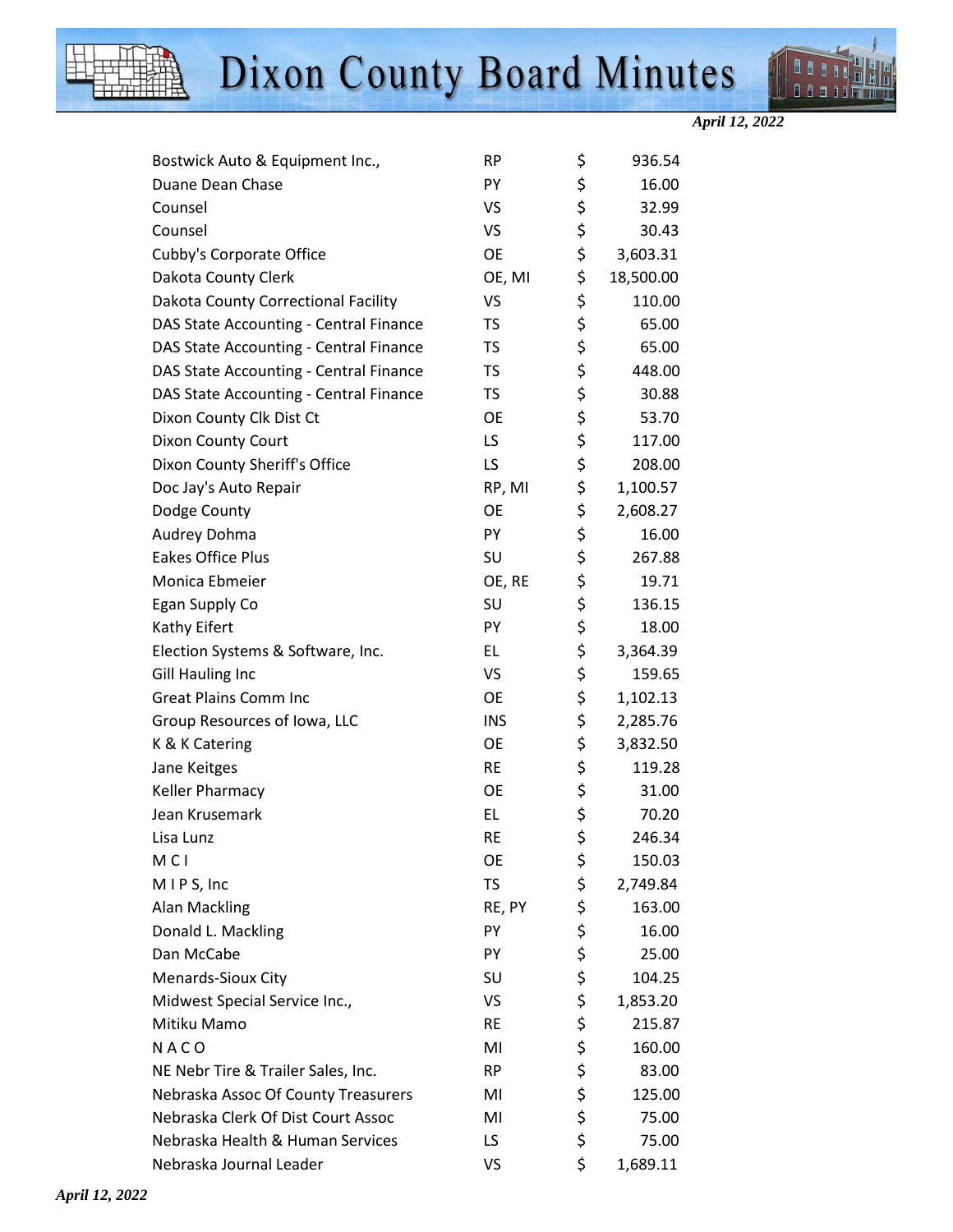



*April 12, 2022* 

| <b>Road Employees</b>                     | <b>Salaries</b> | \$       | 31,992.14      |
|-------------------------------------------|-----------------|----------|----------------|
| <b>ROAD FUND</b>                          |                 |          |                |
|                                           |                 |          |                |
| Robert Wendte<br>Tara Wieseler            | PY<br><b>RE</b> | \$<br>\$ | 18.00<br>14.50 |
| Amy Watchorn                              | <b>RE</b>       | \$       | 524.16         |
| Wakefield Republican                      | VS.             | \$       | 90.11          |
| <b>VISA</b>                               | SU              | \$       | 91.77          |
| <b>Verizon Wireless</b>                   | <b>OE</b>       | \$       | 642.55         |
| <b>Verizon Wireless</b>                   | <b>OE</b>       | \$       | 80.02          |
| University Of Nebraska-Lincoln            | <b>OE</b>       | \$       | 90.26          |
| University Of Nebraska - Lincoln          | OE              | \$       | 541.67         |
| Thurston County Sheriff's Office          | OE              | \$       | 3,350.00       |
| <b>Thomson Reuters-West</b>               | VS              | \$       | 1,748.06       |
| The Apothecary Shop                       | VS              | \$       | 28.07          |
| <b>Street Cop Training</b>                | OE              | \$       | 747.00         |
| Stratton, Delay, Doele, Carlson, Buettner | LS, MI          | \$       | 2,481.78       |
| Cathy Stilwell                            | <b>RE</b>       | \$       | 151.67         |
| <b>Staples Credit Plan</b>                | SU              | \$       | 42.24          |
| Shea Scollard                             | <b>OE</b>       | \$       | 75.00          |
| Quin Rohan                                | <b>RE</b>       | \$       | 80.73          |
| Sarah Roberts                             | <b>RE</b>       | \$       | 35.22          |
| Rebion IV Inc                             | VS              | \$       | 2,035.50       |
| Region IV Behavioral Health System        | VS              | \$       | 4,396.50       |
| Doris Rasmussen                           | PY              | \$       | 92.32          |
| R Rohan Electric LLC                      | VS              | \$       | 432.72         |
| Cindy Purucker                            | <b>RE</b>       | \$       | 85.41          |
| Nicole Purucker                           | MI              | \$       | 60.00          |
| <b>Providence Medical Center</b>          | LS.             | \$       | 318.48         |
| Postmaster Of Concord                     | OE              | \$       | 1,480.00       |
| <b>Ponca Public Utilities</b>             | <b>OE</b>       | \$       | 171.91         |
| Ponca Cooperative, LLC                    | OE              | \$       | 57.20          |
| Pip Marketing Signs Print                 | VS              | \$       | 2,377.25       |
| <b>Paul Pfister</b>                       | PY              | \$       | 11.00          |
| <b>Pender Community Hospital</b>          | <b>OE</b>       | \$       | 145.00         |
| One Office Solution                       | SU              | \$       | 725.23         |
| Sharon Oetken                             | <b>RE</b>       | \$       | 42.90          |
| Northeast Power                           | OE              | \$       | 1,678.52       |
| Northeast Nebr Telephone Co               | OE              | \$       | 45.38          |
| <b>Norfolk Daily News</b>                 | OE              | \$       | 215.00         |
| <b>Preston Nelson</b>                     | PY              | \$       | 23.08          |
| Cheryl Nelson                             | PY              | \$       | 23.08          |
| Nebraska State Patrol                     | MI              | \$       | 615.00         |
| Nebraska Notary Association               | OE              | \$       | 150.80         |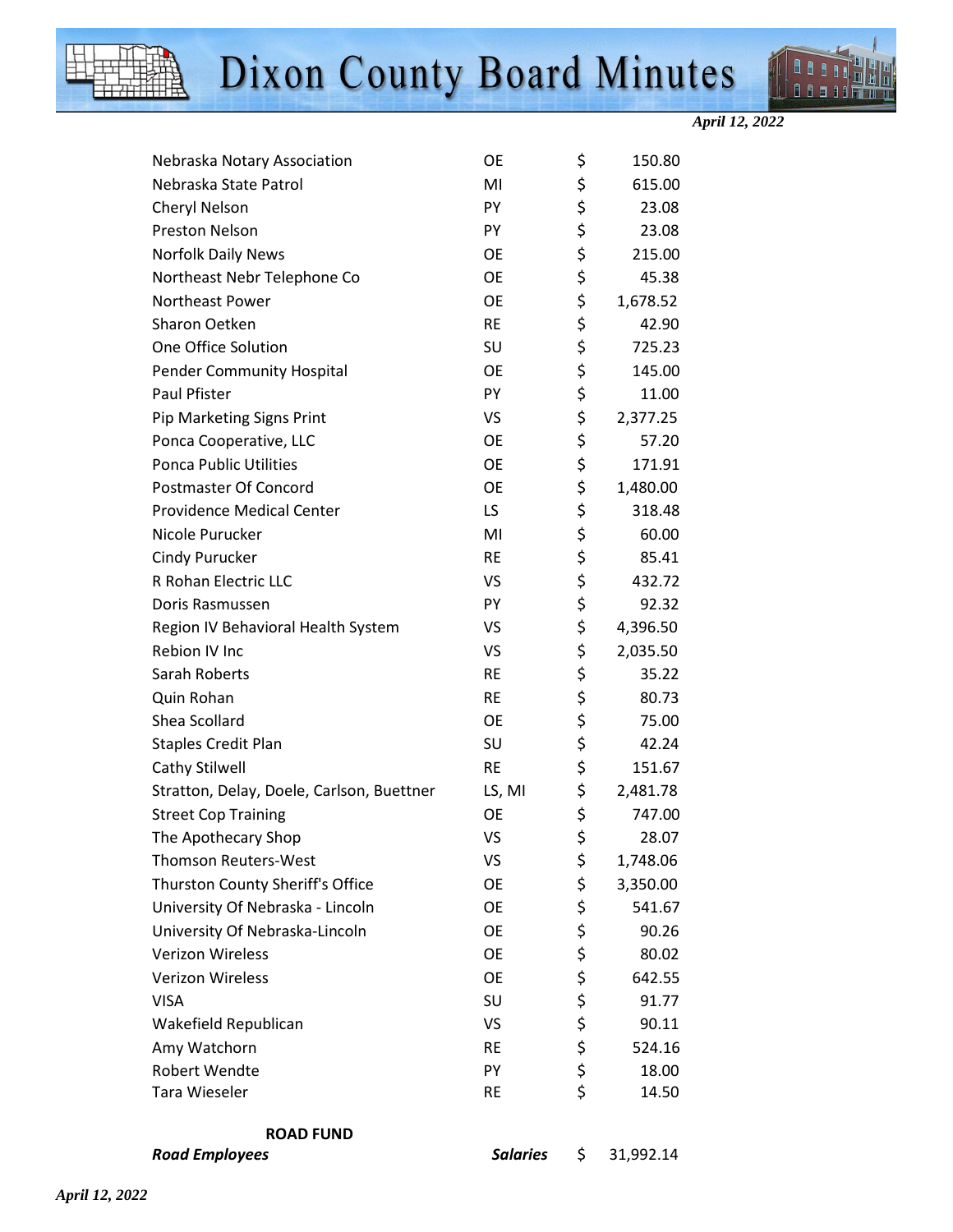



*April 12, 2022* 

|                                     | OE, MA,   |                  |
|-------------------------------------|-----------|------------------|
| A & R Construction, Co.,            | <b>VS</b> | \$<br>203,739.32 |
| Ag Spray Equipment                  | SU        | \$<br>4,545.81   |
| American Broadband Cable            | <b>OE</b> | \$<br>75.95      |
| <b>Arnie's Ford Mercury</b>         | <b>RP</b> | \$<br>184.55     |
| B's Ennterprises, Inc               | VS        | \$<br>22,820.00  |
| <b>Bank Of Dixon County</b>         | CO        | \$<br>3,438.76   |
| <b>Builders Resource</b>            | SU        | \$<br>3,642.94   |
| Butch's Propane, Inc                | OE        | \$<br>242.05     |
| Cubby's Corporate Office            | <b>OE</b> | \$<br>149.30     |
| <b>Ekberg Auto Parts</b>            | <b>RP</b> | \$<br>251.17     |
| Emme Sand & Gravel, Inc             | VS        | \$<br>475.45     |
| Heavy Metal Repair                  | <b>RP</b> | \$<br>4,304.87   |
| J & J Welding                       | <b>RP</b> | \$<br>210.00     |
| J E O Consulting Group Inc          | VS        | \$<br>19,037.50  |
| Jerry's Service, Inc                | <b>OE</b> | \$<br>3,550.06   |
| L G Everist Inc                     | OE        | \$<br>13,254.06  |
| Carl & Shawna Lamb                  | <b>VS</b> | \$<br>9,581.25   |
| Linde Gas & Equipment Inc.          | RP, OE    | \$<br>291.07     |
| Marrons Convenience & Service       | OE        | \$<br>3,471.67   |
| Medical Enterprises, Inc            | MI        | \$<br>60.00      |
| Midwest Engineering, Inc            | VS        | \$<br>11,907.44  |
| NMC Exchange, LLC                   | VS        | \$<br>1,356.78   |
| NE Nebr Tire & Trailer Sales, Inc.  | <b>RP</b> | \$<br>1,821.00   |
| <b>Northeast Glass</b>              | VS        | \$<br>1,075.00   |
| Northeast Nebr Telephone Co         | <b>OE</b> | \$<br>163.63     |
| Northeast Power                     | OE        | \$<br>196.61     |
| Pomp's Tire Service, Inc            | <b>RP</b> | \$<br>1,092.27   |
| Ponca Cooperative, LLC              | OE        | \$<br>640.75     |
| Powerplan                           | VS        | \$<br>481.46     |
| Rod's Repair                        | SU        | \$<br>290.04     |
| Running Supply Inc.,                | SU        | \$<br>183.97     |
| S & S Willers, Inc.                 | OE        | \$<br>9,979.82   |
| <b>ST S Siouxland Trailer Sales</b> | MI        | \$<br>660.00     |
| <b>Sturdevant's Auto Parts</b>      | <b>RP</b> | \$<br>262.62     |
| Truck Trailer Sales & Service, Inc  | CO        | \$<br>1,472.25   |
| Unity Point Clinic/Occupational Med | MI        | \$<br>10.00      |
| Verzani Farms, LLC                  | <b>OE</b> | \$<br>4,805.86   |
| Village Of Allen                    | OE        | \$<br>88.65      |
| Wakefield City Clerk                | <b>OE</b> | \$<br>149.18     |
| Warren Oil                          | OE        | \$<br>8,652.65   |
| Ziegler Inc                         | <b>RP</b> | \$<br>182.08     |

### **CHILD SUPPORT INCENTIVE FUND**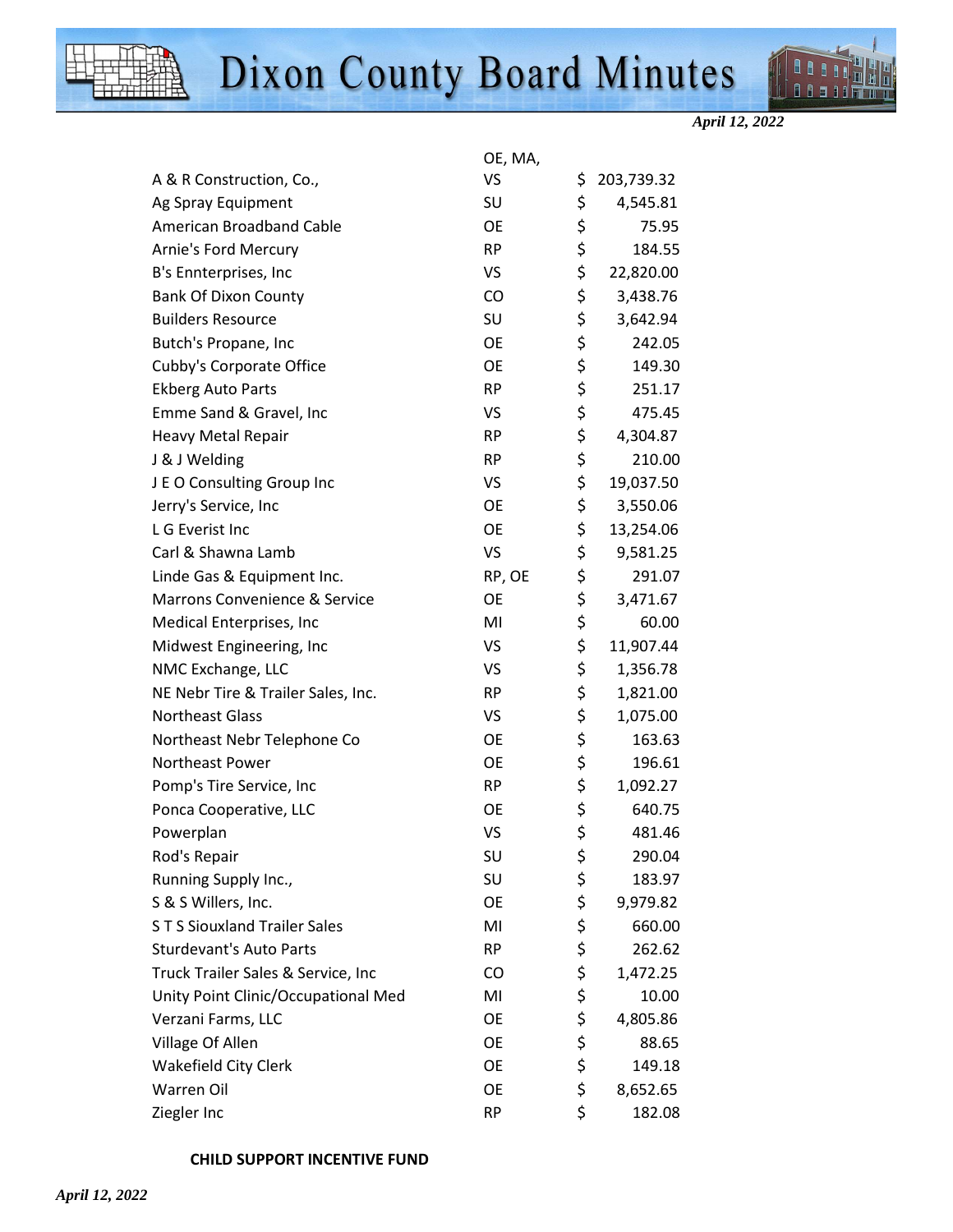

*April 12, 2022* 

| <b>Child Support Employee</b>            | <b>Salary</b>   | \$<br>780.00    |
|------------------------------------------|-----------------|-----------------|
| <b>COUNTY VISITORS PROMO IMPROVEMENT</b> |                 |                 |
| Nebraska Journal Leader                  | VS              | \$<br>7.38      |
| <b>COUNTY VISITORS IMPROVEMENT FUND</b>  |                 |                 |
| News Channel Nebraska                    | VS              | \$<br>200.00    |
| <b>INSURANCE FUND</b>                    |                 |                 |
| Dixon Co. Health Ins. Acct               | <b>INS</b>      | \$<br>82,203.91 |
| Group Resources of Iowa, LLC             | <b>INS</b>      | \$<br>23,846.30 |
| Mercy Business Hlth Serv/Urgnt Care      | VS.             | \$<br>102.00    |
| <b>CANINE (K-9) FUND</b>                 |                 |                 |
| <b>Bank Of Dixon County</b>              | K9              | \$<br>87.83     |
| <b>COVID AMERICAN RESCUE FUND</b>        |                 |                 |
| Lutz                                     | VS              | \$<br>172.50    |
| <b>INHERITANCE TAX FUND</b>              |                 |                 |
| Prochaska & Associates Inc.              | VS              | \$<br>134.96    |
| Woods & Aitken LLP                       | VS              | \$<br>96.00     |
| <b>911 EMERGENCY MAGEMENT FUND</b>       |                 |                 |
| E-911 Employee                           | <b>Salary</b>   | \$<br>3,813.33  |
| APCO International, Inc                  | MI              | \$<br>249.00    |
| Centurylink                              | OE              | \$<br>3.48      |
| <b>Great Plains Comm Inc</b>             | <b>OE</b>       | \$<br>111.41    |
| Group Resources of Iowa, LLC             | <b>INS</b>      | \$<br>571.44    |
| H M E, Inc                               | VS              | \$<br>185.00    |
| Sara Kumm                                | RE              | \$<br>159.20    |
| Nebraska Emergency Serv, Comm Assoc      | MI              | \$<br>135.00    |
| Northeast Nebr Telephone Co              | OE              | \$<br>72.33     |
| Northeast Power                          | <b>OE</b>       | \$<br>320.15    |
| <b>E911 WIRELESS SERVICE FUND</b>        |                 |                 |
| Centurylink                              | OE              | \$<br>8.51      |
| <b>Great Plains Comm Inc</b>             | <b>OE</b>       | \$<br>272.77    |
| Northeast Nebr Telephone Co              | OE              | \$<br>177.07    |
| <b>NOXIOUS WEED FUND</b>                 |                 |                 |
| <b>Noxious Weed Employees</b>            | <b>Salaries</b> | \$<br>7,384.80  |
| Farmer's Pride Cooperative               | <b>OE</b>       | \$<br>473.61    |
| Nebraska Journal Leader                  | OE              | \$<br>26.50     |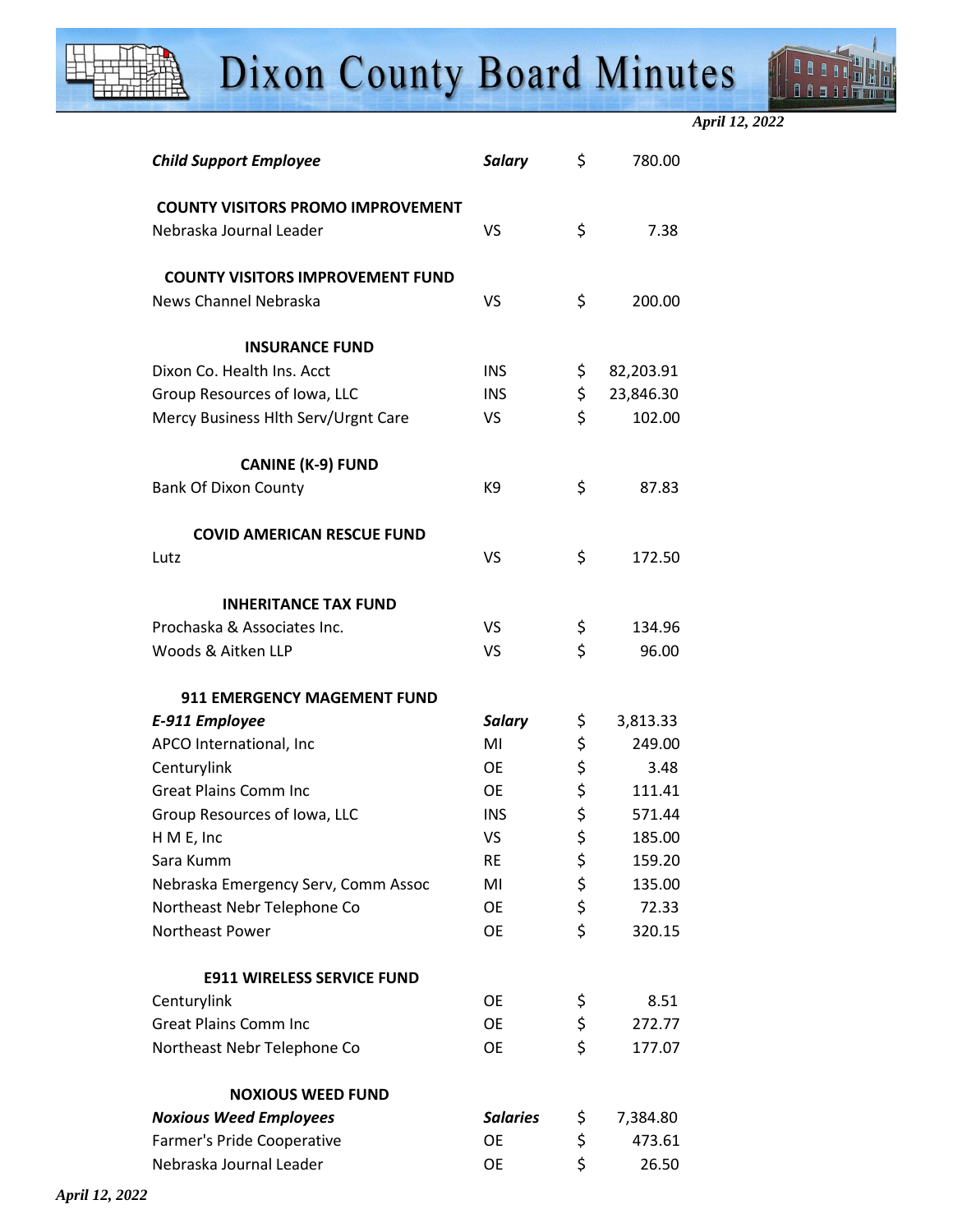



*April 12, 2022* 

| Northeast Nebr Telephone Co             | <b>OE</b> | \$<br>92.62      |
|-----------------------------------------|-----------|------------------|
| Northeast Power                         | <b>OE</b> | \$<br>121.28     |
| Ramada Inn                              | MI        | \$<br>158.00     |
| U.S. Cellular                           | <b>OE</b> | \$<br>104.20     |
| Village Of Allen                        | <b>OE</b> | \$<br>88.35      |
|                                         |           |                  |
| <b>GENERAL FUND</b>                     |           |                  |
| <b>AFLAC</b>                            |           | \$<br>640.46     |
| Dixon County Imprest Payroll Acct       |           | \$<br>360,104.35 |
| Dixon County Insurance Fund #1275       |           | \$<br>43.00      |
| <b>First Concord Benefits Group</b>     |           | \$<br>818.33     |
| Legalshield                             |           | \$<br>152.55     |
| <b>Nationwide Retirement Solutions</b>  |           | \$<br>985.00     |
| <b>Retirement Plans Div of Ameritas</b> |           | \$<br>15,973.11  |
| <b>Retirement Plans Service Center</b>  |           | \$<br>180.00     |
| Washington National Ins Co.             |           | \$<br>15.17      |
| <b>Roads / Bridge Fund</b>              |           |                  |
| <b>AFLAC</b>                            |           | \$<br>218.74     |
| Dixon County Imprest Payroll Acct       |           | \$<br>8,638.41   |
| Dixon County Insurance Fund #1275       |           | \$<br>10.00      |
| <b>Liberty National</b>                 |           | \$<br>10.00      |
| Nebraska Child Support                  |           | \$<br>657.00     |
| <b>Retirement Plans Div of Ameritas</b> |           | \$<br>3,995.61   |
| Washington National Ins Co.             |           | \$<br>35.95      |
|                                         |           |                  |
| 2910 E011 Emergency Management Fund     |           |                  |
| <b>AFLAC</b>                            |           | \$<br>147.68     |
| Dixon County Imprest Payroll Acct       |           | \$<br>939.64     |
| Dixon County Insurance Fund #1275       |           | \$<br>1.00       |
| <b>Retirement Plans Div of Ameritas</b> |           | \$<br>429.00     |
| <b>Mass Mutual Retirement</b>           |           | \$<br>25.00      |
| <b>NOXIOUS WEED CONTROL FUND</b>        |           |                  |
| Dixon County Imprest Payroll Acct       |           | \$<br>2,149.66   |
| Dixon County Insurance Fund #1275       |           | \$<br>2.00       |
| Nebraska Child Support                  |           | \$<br>475.76     |
| Retirement Plans Div of Ameritas        |           | \$<br>803.79     |

Motion was made by Andersen, seconded by Blohm to allow all claims for payment. On roll call vote, Motion carried. Supervisors voting in favor of said motion were: Don Andersen, Neil Blohm, Terry Nicholson, Roger Peterson, Deric Anderson, and Lisa Lunz. Supervisors voting against: None. Absent: None.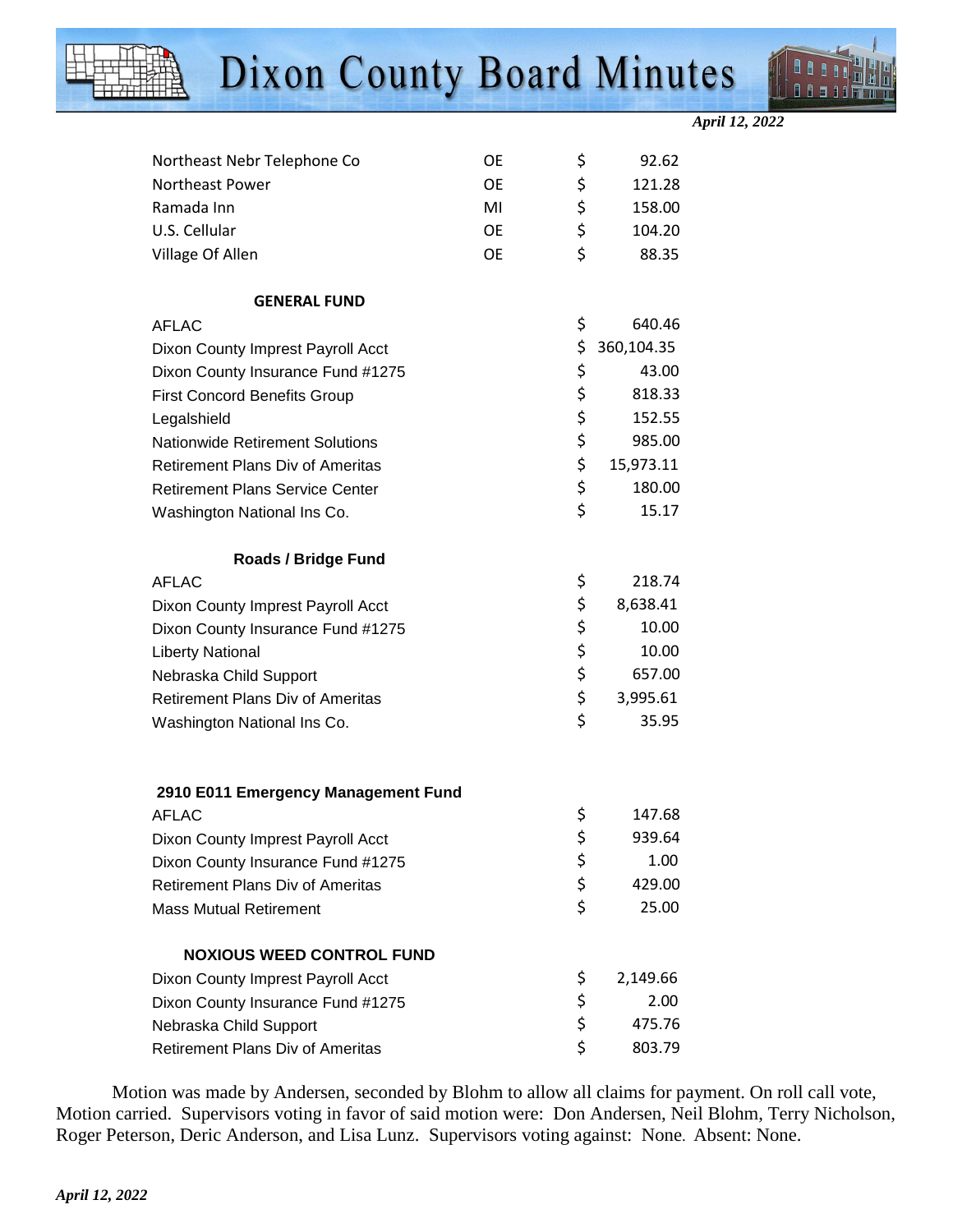

*April 12, 2022* 

Correspondence was reviewed. R & R Lawn Service sent an estimate for lawn mowing. The Cedar County and Dixon County attorney's Office's are discussing the proper procedure for closing a road on the county line. Information was received from Lewis & Clark NRD for watershed project on South Creek to help Ponca City from flooding in the future. There needs to be a sponsor but the County would like the City to take the lead on setting up the meeting and having the evaluation done by NRCS.

Committee reports were discussed. Supervisor Andersen would like to have someone take a look at the windows in the courthouse to see if there can be something done about the water and air leaking in the windows and sashes.

 Supervisors Peterson and Anderson will be talking with Galena & Silvercreek Townships about interlocal agreements.

**\_\_\_\_\_\_\_\_\_\_\_\_\_\_\_\_\_\_\_\_\_\_\_\_\_\_\_\_\_\_\_\_\_\_\_ \_\_\_\_\_\_\_\_\_\_\_\_\_\_\_\_\_\_\_\_\_\_\_\_\_\_\_\_\_\_\_\_\_\_\_\_** 

The Noxious Weed Board deposited \$53.81.

There being no further business to come before the Board, motion was made by Blohm, seconded by Andersen to adjourn. On roll call vote, Motion carried. Supervisors voting in favor of said motion were: Don Andersen, Neil Blohm, Terry Nicholson, Roger Peterson, Deric Anderson, and Lisa Lunz. Supervisors voting against: None. Absent: None. The Board adjourned at 2:10 P.M.

### **ATTEST: CINDY PURUCKER LISA LUNZ, CHAIR**

 **DIXON COUNTY CLERK DIXON COUNTY BOARD OF SUPERVISORS** 

### **DIXON COUNTY BOARD OF EQUALIZATION PROCEEDINGS**

 The Dixon County Board of Equalization met on April 12, 2022 at 11:00 A.M. for an adjourned meeting in the Jury Room, Ponca, Nebraska. Chair Lisa Lunz called for roll call of members present. Answering were: Don Andersen, Neil Blohm, Terry Nicholson, Roger Peterson, Deric Anderson, and Lisa Lunz. Absent: None. Also present were Cindy Purucker, Dixon County Clerk and Secretary to the Board and Amy Watchorn, Dixon County Assessor. Chair Lunz gave notice to the public of the location of the posted Open Meetings Law.

 Motion was made by Andersen, seconded by Nicholson to show by the records that this meeting was preceded by due and legal notice by posting as required by law in the Bank of Dixon County, bulletin board in the lower hall of the courthouse, bulletin board in the County Clerk's office and two County newspapers, and all Board Members were notified simultaneously and the agenda of all know business to come before the Board of Equalization was posted in the office of the County Clerk. On roll call vote, Motion carried. Supervisors voting in favor of said motion were: Don Andersen, Neil Blohm, Terry Nicholson, Roger Peterson, Deric Anderson, and Lisa Lunz. Supervisors voting against: None. Absent: None.

 Motion was made by Andersen, seconded by Peterson to approve the minutes of the last meeting as written. On roll call vote, Motion carried. Supervisors voting in favor of said motion were: Don Andersen, Neil Blohm, Terry Nicholson, Roger Peterson, Deric Anderson, and Lisa Lunz. Supervisors voting against: None. Absent: None.

There was one Tax list correction to be approved.